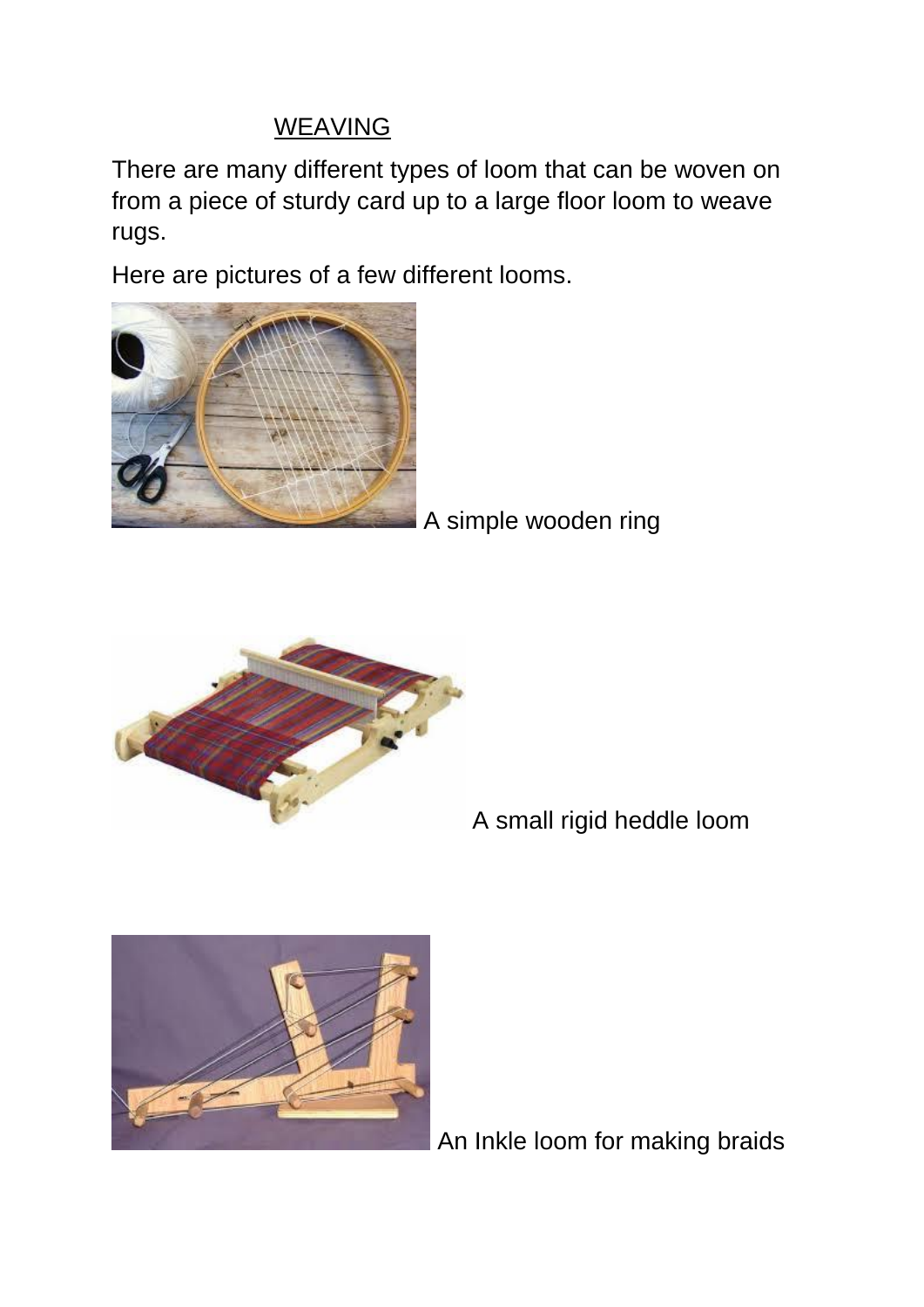A table loom with 8 shafts for making intricate patterns





A large floor loom for heavy duty weaving.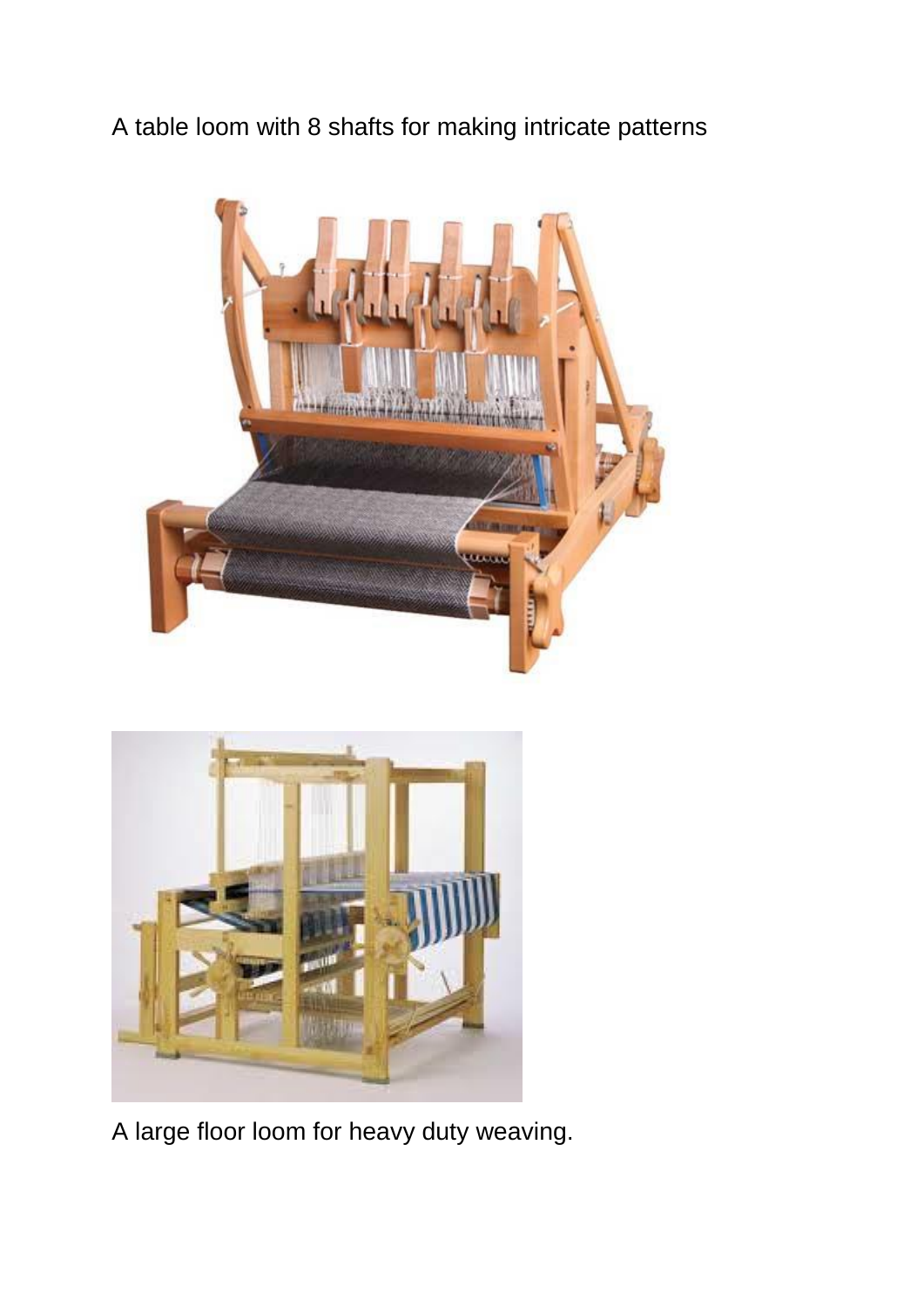## THIS SHOWS THE DIFFERENT PARTS OF A WEAVING LOOM



Figure: Basic structure of a loom

The structure of weaving is a long fixed set of threads called a warp which is held on the loom under tension.

The weft thread then crosses backwards and forwards through a shed made by lifting the heddles, creating a space for the warp threads to pass through, giving an interlocked piece of fabric,

Making patterns depends on which heddles (threads) are lifted in between each pass of the weft thread.

The first thing a weaver has to do after they have chosen their yarn and decided what width of cloth they will make and the pattern is to wind the warp.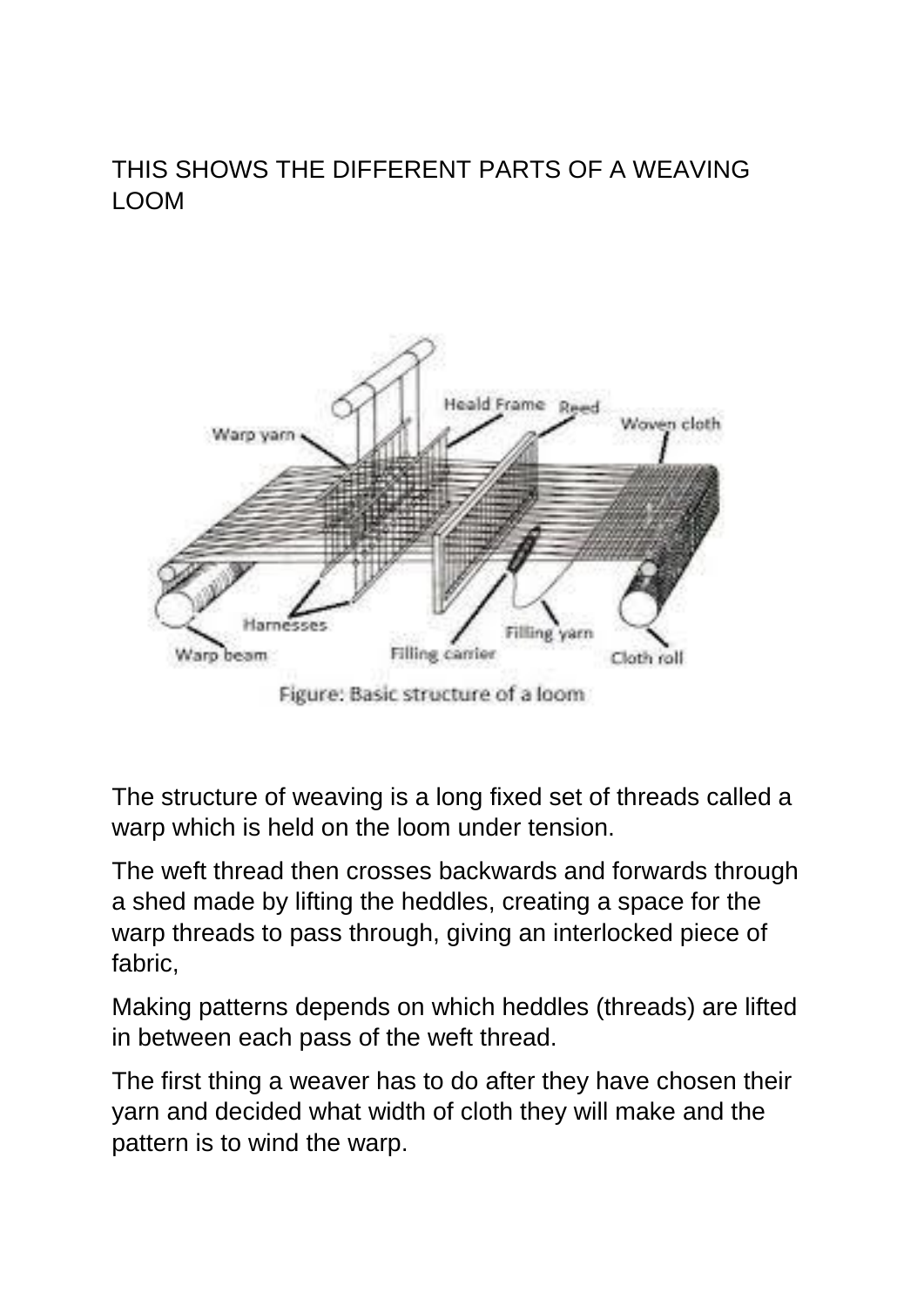There are several ways in which this can be done, here are some pictures of tools to help them get an even warp length



.Warping posts are the most simple, these are set and clamped at each end of the length of the warp required and the weaver walks up and down between them winding the warp around the pegs.



A warping board is the same idea as the pegs but they are set on a frame which means the weaver can stand in one position to warp up instead of walking up and down.



A warping mill is used for very long warps, this turns while the warp is wound.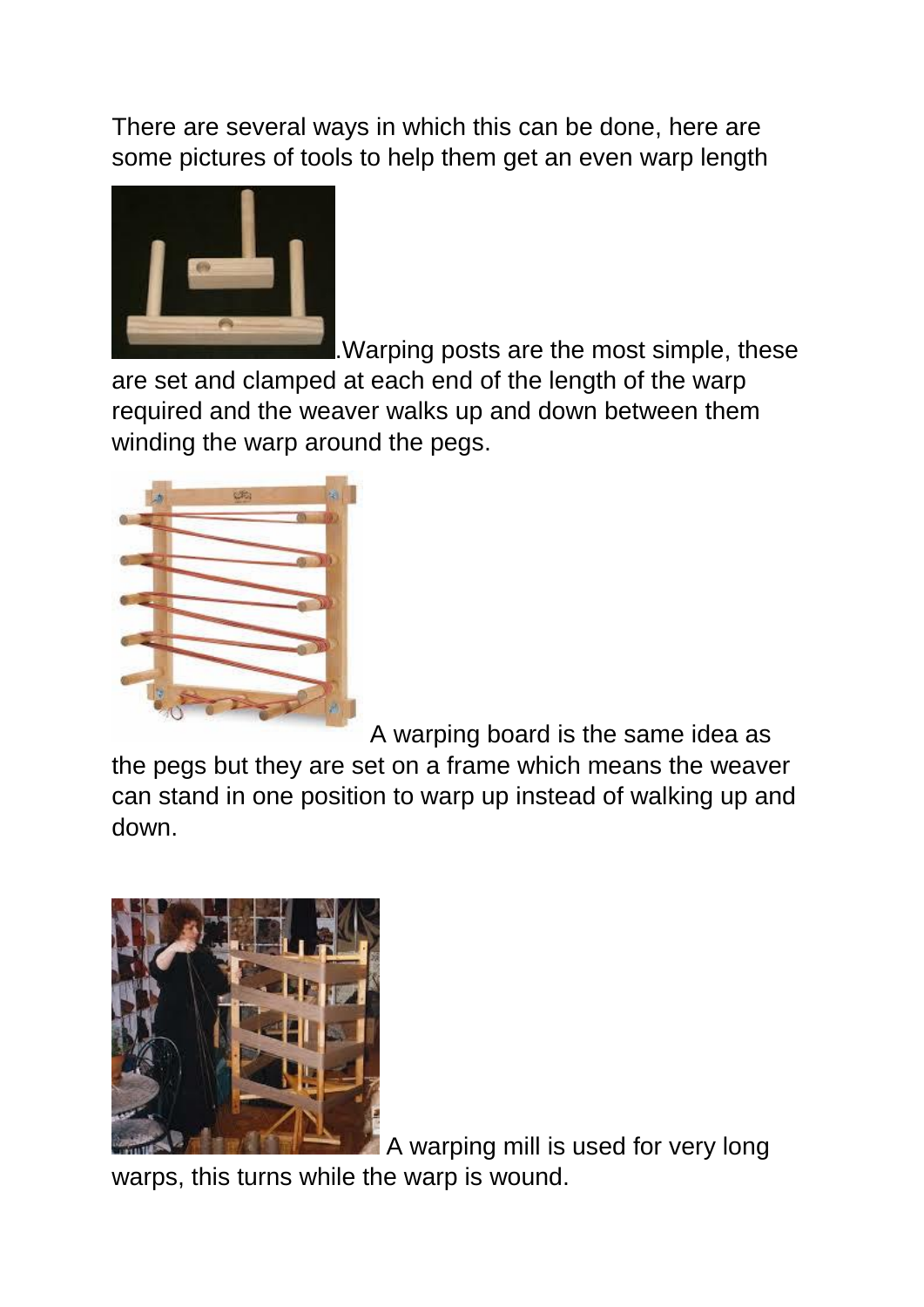Setting up the loom, when the warp is wound a cross is made at the end of the warp and tied in five places to keep the warp in order ready to go on the loom.



There are 2 basic methods of warping up, the first is to wind the warp onto the back warp beam and then the threads would go through the heddles first and then through the reed before being tied on to the front beam.



The second way is to start by putting the warp through the reed first and then the heddles and it is then tied to the back beam and the warp is wound on.

An even tension must be maintained throughout the warping, to ensure an evenly woven cloth, to do this the weaver pulls hard on the warps after winding on a couple of turns.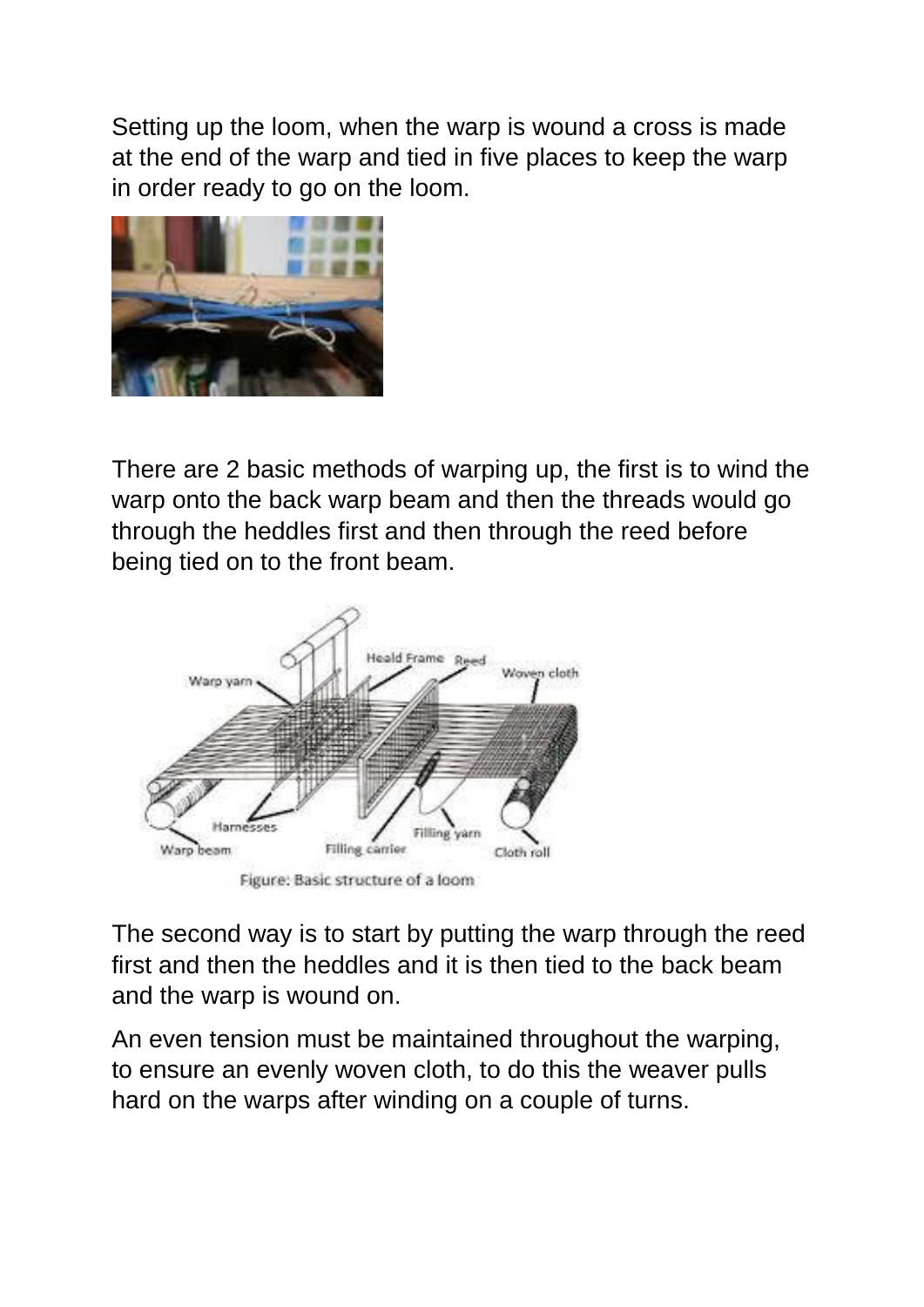Once the threads are all in place and the tension is correct weaving can begin.

Before weaving with the chosen weft thread a header is woven which gets the threads spaced evenly across the loom and pulls it out to the correct width.

This is usually done with a thicker thread than is used for the main weaving.



This is the header in place

To start weaving the heddles are raised to make the shed which the shuttles carrying the yarn can be put through.



There are two main types of shuttles used in weaving.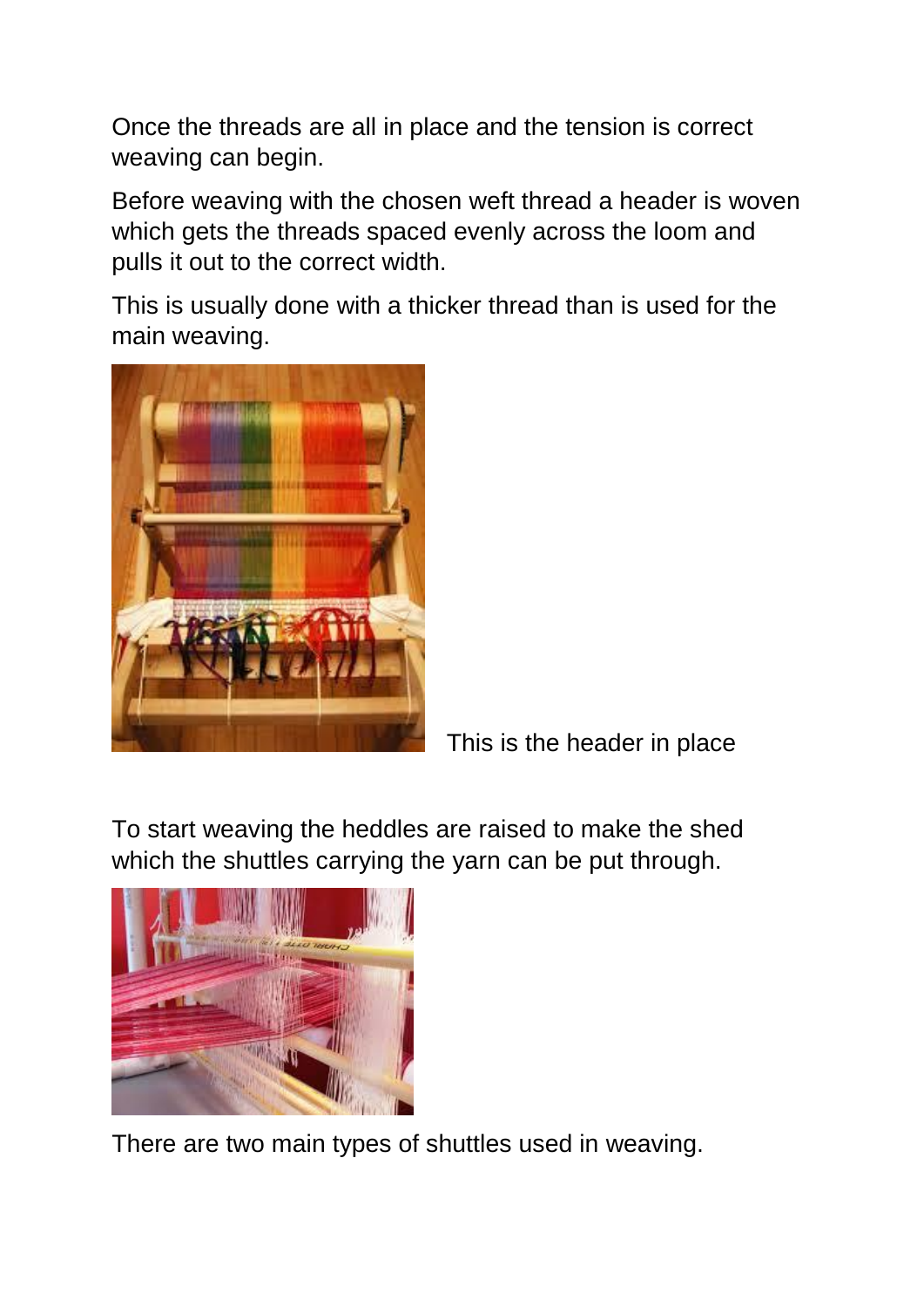

Stick shuttles



Boat shuttles where the yarn is

wound on a bobbin which fits inside the shuttle.The weaver changes the shaft using the heddles after each pass of the weft yarn and it is then beaten down firmly using the reed.



A slight curve is left in the weft yarn before it is beaten down as this has to pass over and under the warp to give the proper look to the weaving and not distort the tension or width of the weaving.

When the weaving is finished the end has to be hemmed to stop it unravelling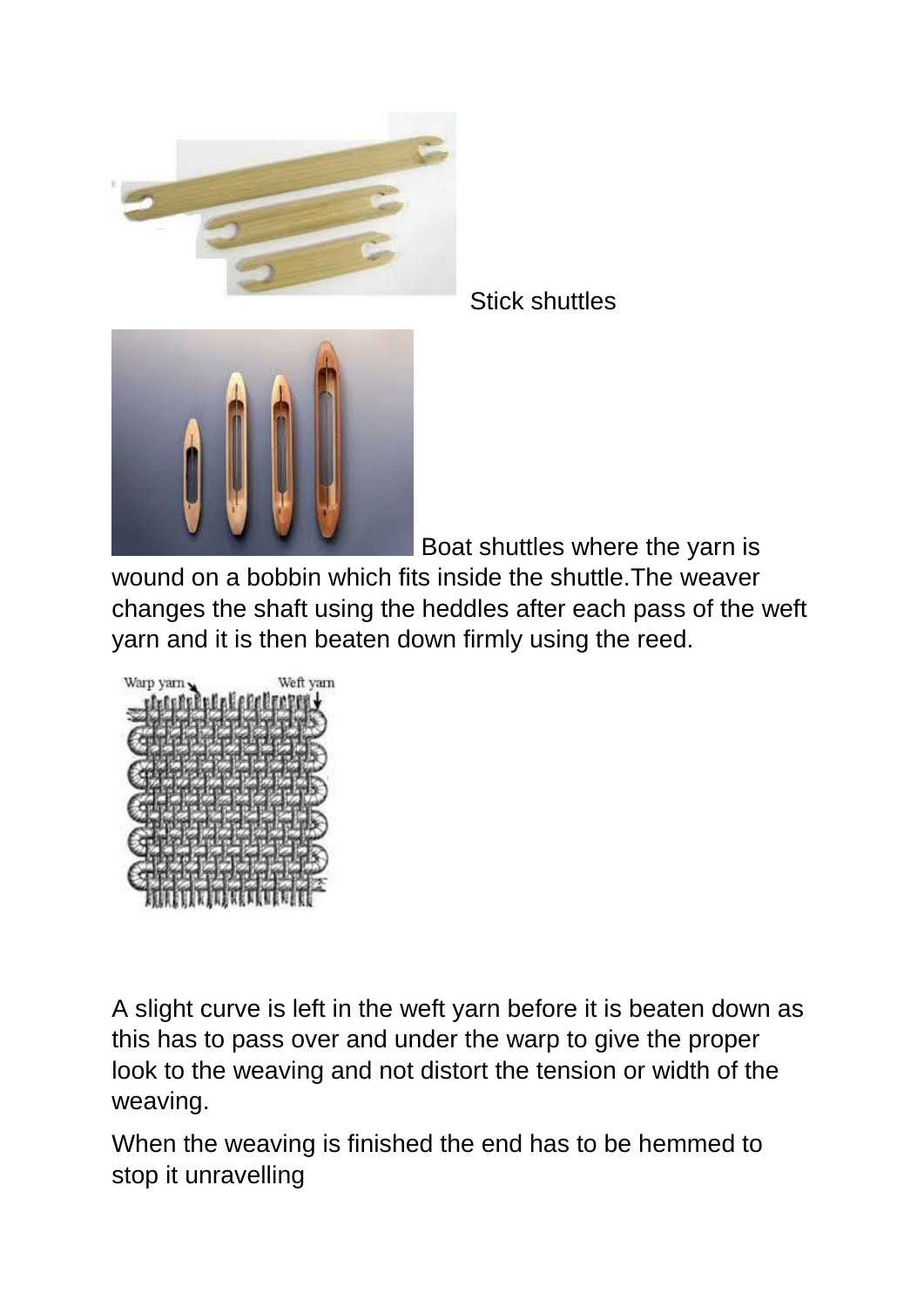

## It is then cut off the loom



The ends can be left as a fringe or they can be tied to create a knotted border.